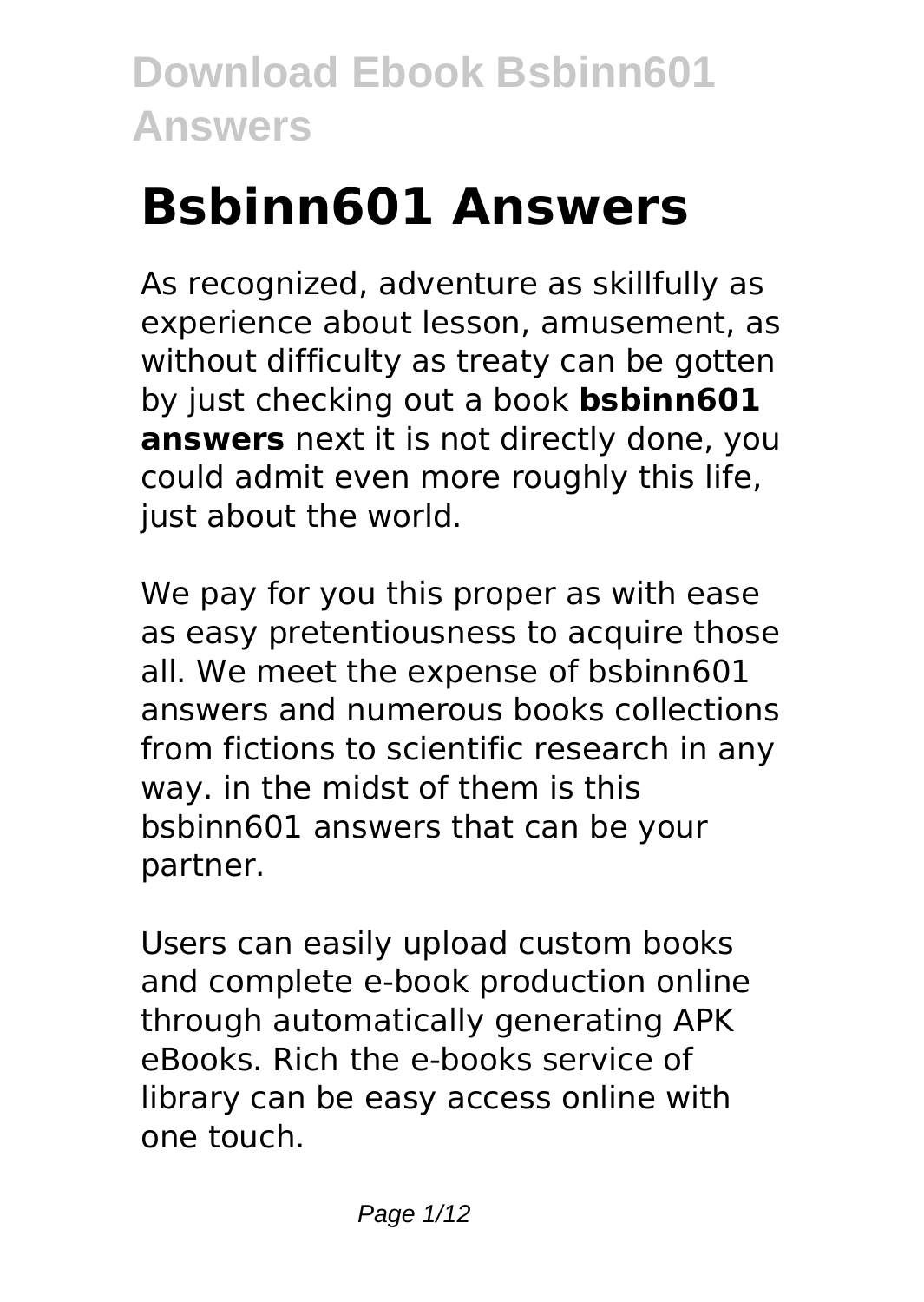### **Bsbinn601 Answers**

Management is a tricky field of study. It may look like an easy journey, but it requires immense understanding and practical know-how. And that's probably one of the reasons why students like you get stuck with your management assignments, specifically in framing BSBINN601 Lead and Manage Organisational Change Assignment Answers.Well, Online Assignment Expert is right here at your service ...

### **BSBINN601 Lead and Manage Organisational Change Assignment**

**...**

Write your answer in 250-300 words. BSBINN601: Lead And Manage Organisational Change – Management Assessment Answer. Question 7: Identify five (5) events or trends in the external environment and explain what impact each can have on achieving business/organisation objectives? Write your answer in 200-250 words.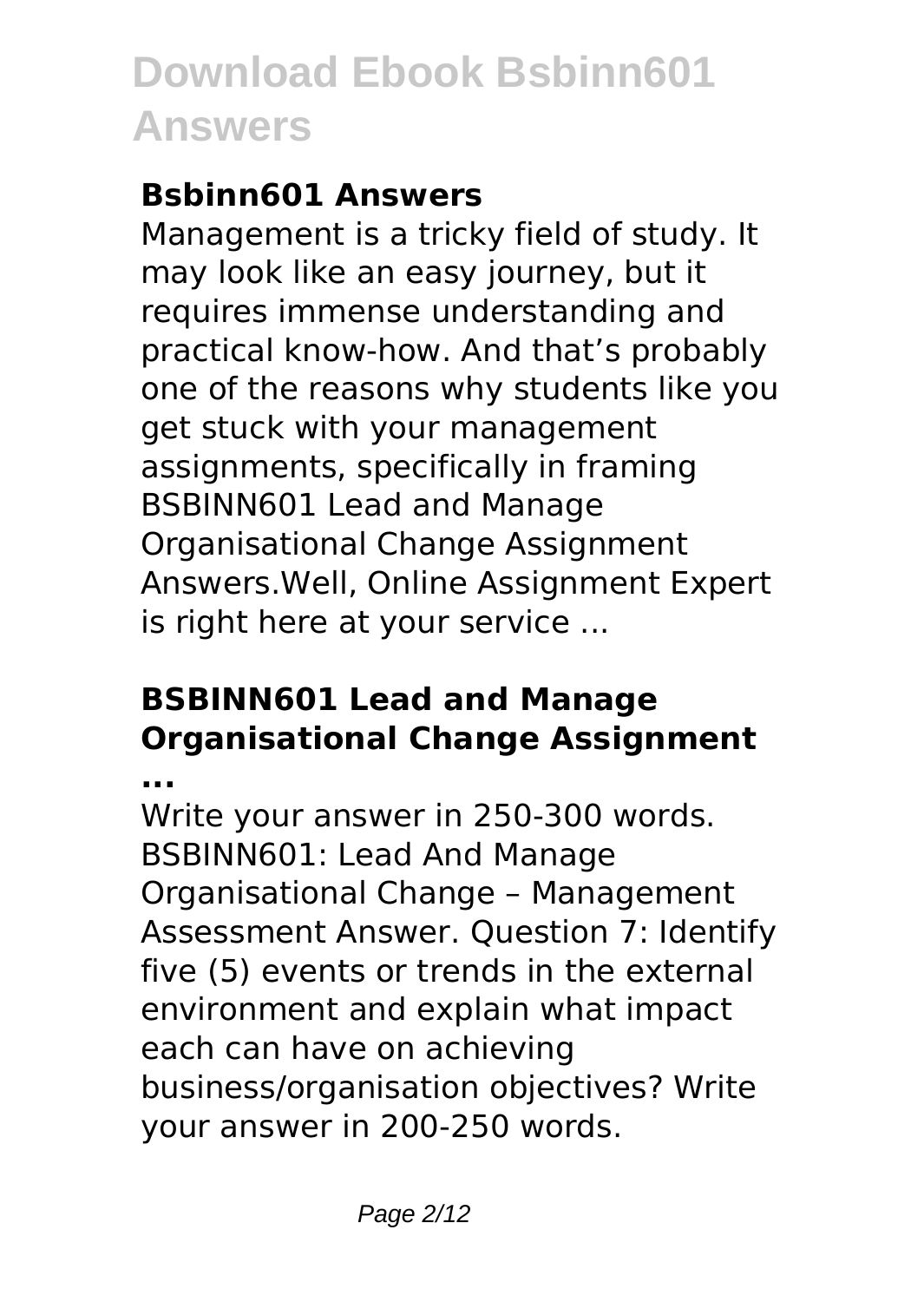#### **BSBINN601: Lead And Manage Organisational Change**

BSBINN601: Lead & Manage - Development - Implement Strategy - Organisational Change Assessment Answers by picked Change Management Experts at My Assignment Services AU. Avail the best assignment solution done by experts and get online assignment help for new solutions.

### **BSBINN601: Lead & Manage - Development - Implement ...**

BSBINN601 Assignment Answer BSBINN601 Lead and manage organisational change Unit Name Lead and manage organisational change Assessment Answers Task 1: Identify change requirements and opportunities. Introduction. This report will show complete analysis of various change requirements and opportunities at Fast Track Couriers.

#### **BSBINN601 Assignment Answer | Sample Homework**

Page 3/12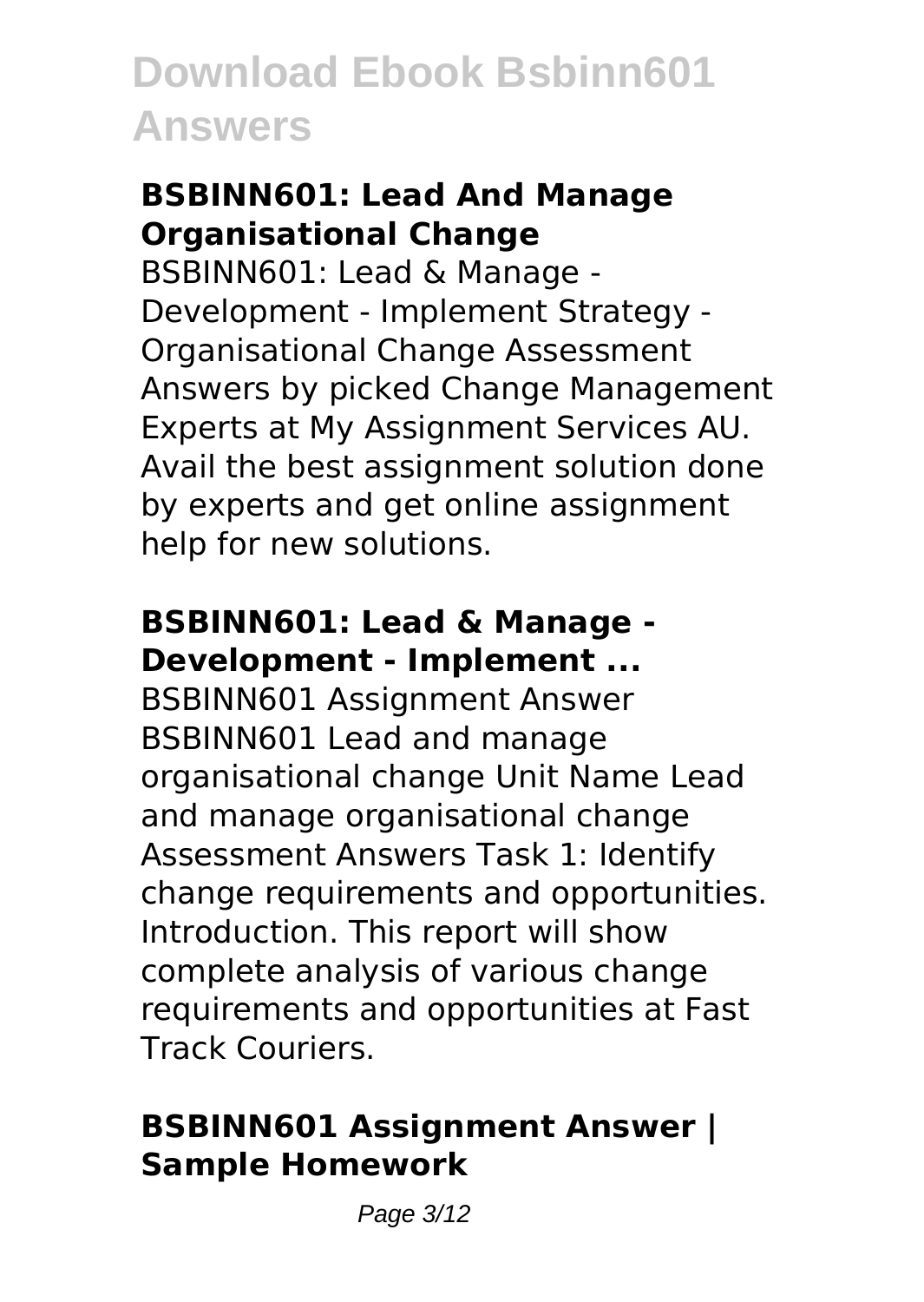BSBINN601 Lead and Manage Organizational Change Assessment Answers. The BSBINN601 lead and manage organizational change is a course that is linked to Change Management Assignment.

### **BSBINN601 Lead and Manage Organizational Change Assessment**

**...**

Searching for BSBINN601 Lead and Manage Organisational Change Assessment Answers?Get BSBINN601 Lead and Manage Organisational Change Assessment Task 2 answers from Assignment experts team with the bestqualified writers in Australia at affordable price.

Assignmenthelpaus.com provides top Quality Writing Services and Assignment Help a t an affordable price.

#### **BSBINN601 Lead and Manage Assessment Task 2 Answers**

Assessment Task One 1. Performance objective You will demonstrate the skills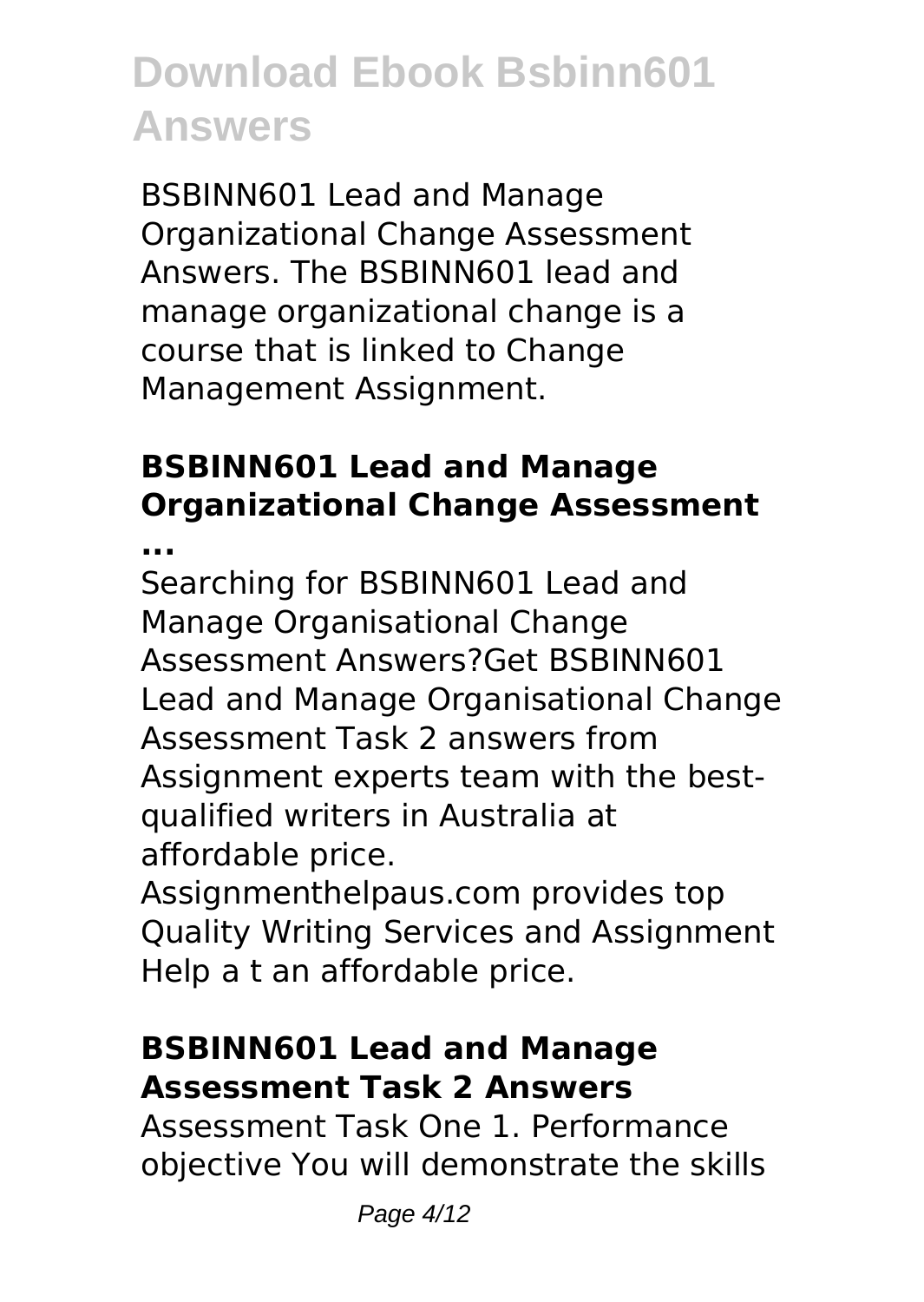and knowledge required to identify change requirements for an organisation. 2. Assessment description Using the scenario information supplied, you will identify strategic change needs, review existing policy, monitor trends in the external environment that impact on an organisation's objectives, identify operational ...

#### **BSBINN601: Lead and Manage Organisational Change ...**

This BSBINN601: Management Review Writing Assessment has been solved by our Management experts at TVAssignmentHelp. Our Assignment Writing Experts are efficient to provide a fresh solution to this question. We are serving more than 10000+ Students in Australia, UK & US by helping them to score HD in their academics.

#### **BSBINN601 - Lead and Manage Organisational Change - Fast ...**

BSBINN601 Assessment 2 Answers. Tag: BSBINN601 Assessment 2 Answers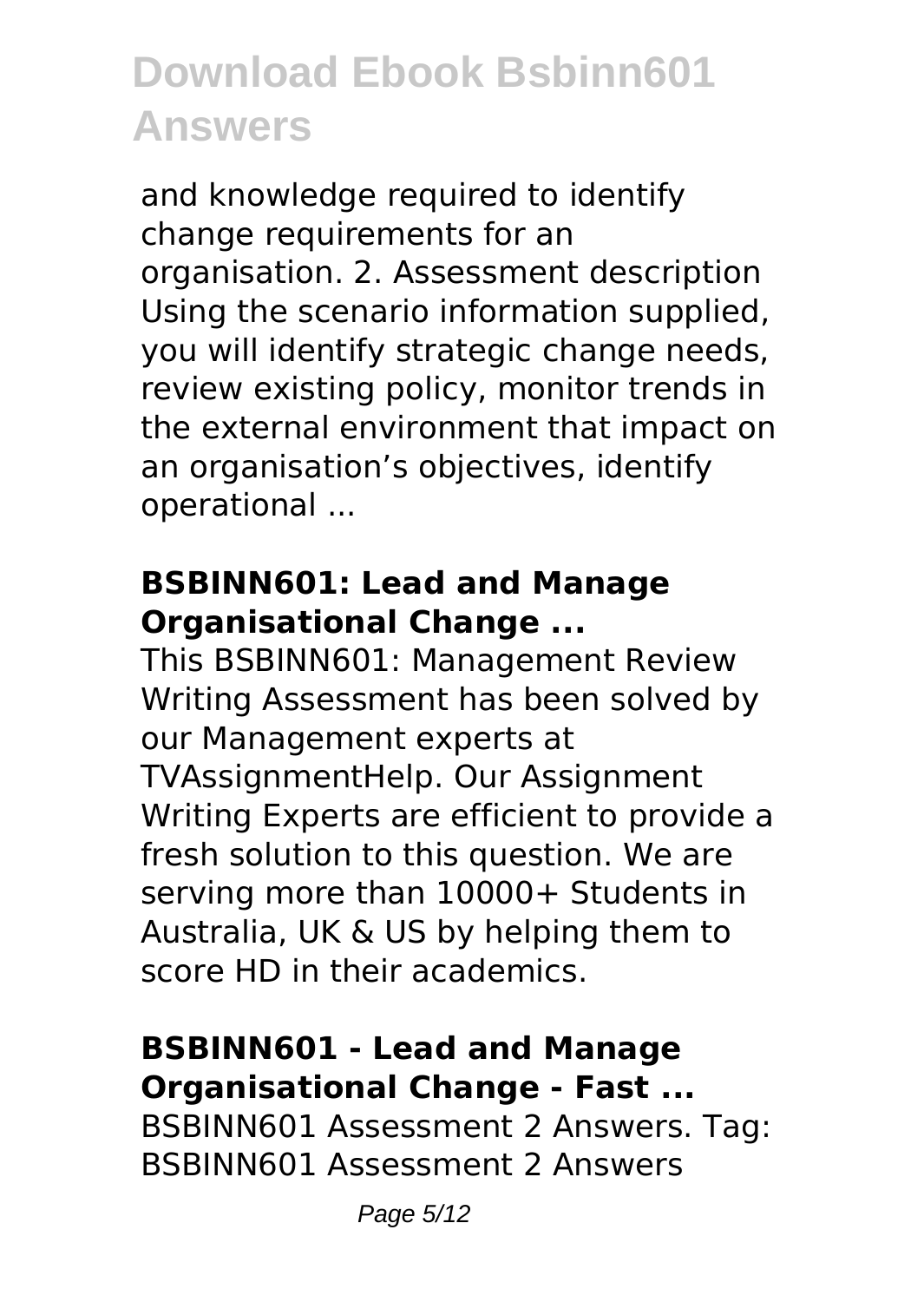BSBINN601 Lead and Manage Organisational Change Assessment Question and Answers for Task 2. July 22, 2019 January 16, 2020 Questions Answers. Assessment Task Two 1. Performance objective You will demonstrate the skills and knowledge required to develop a change management ...

#### **BSBINN601 Assessment 2 Answers Archives - Get 24/7 ...**

BSBINN601 Lead and manage organisational change Assessment Type This is a summative ... Answer all questions to the best of your ability Make sure that by the end of the session, you are fully aware of the strategy you have been allocated, along with the actions you would need to perform to achieve this. ...

#### **Sample assignment on BSBINN601 Lead and manage ...**

Need for BSBINN601 Lead and Manage Organisational Change Assessment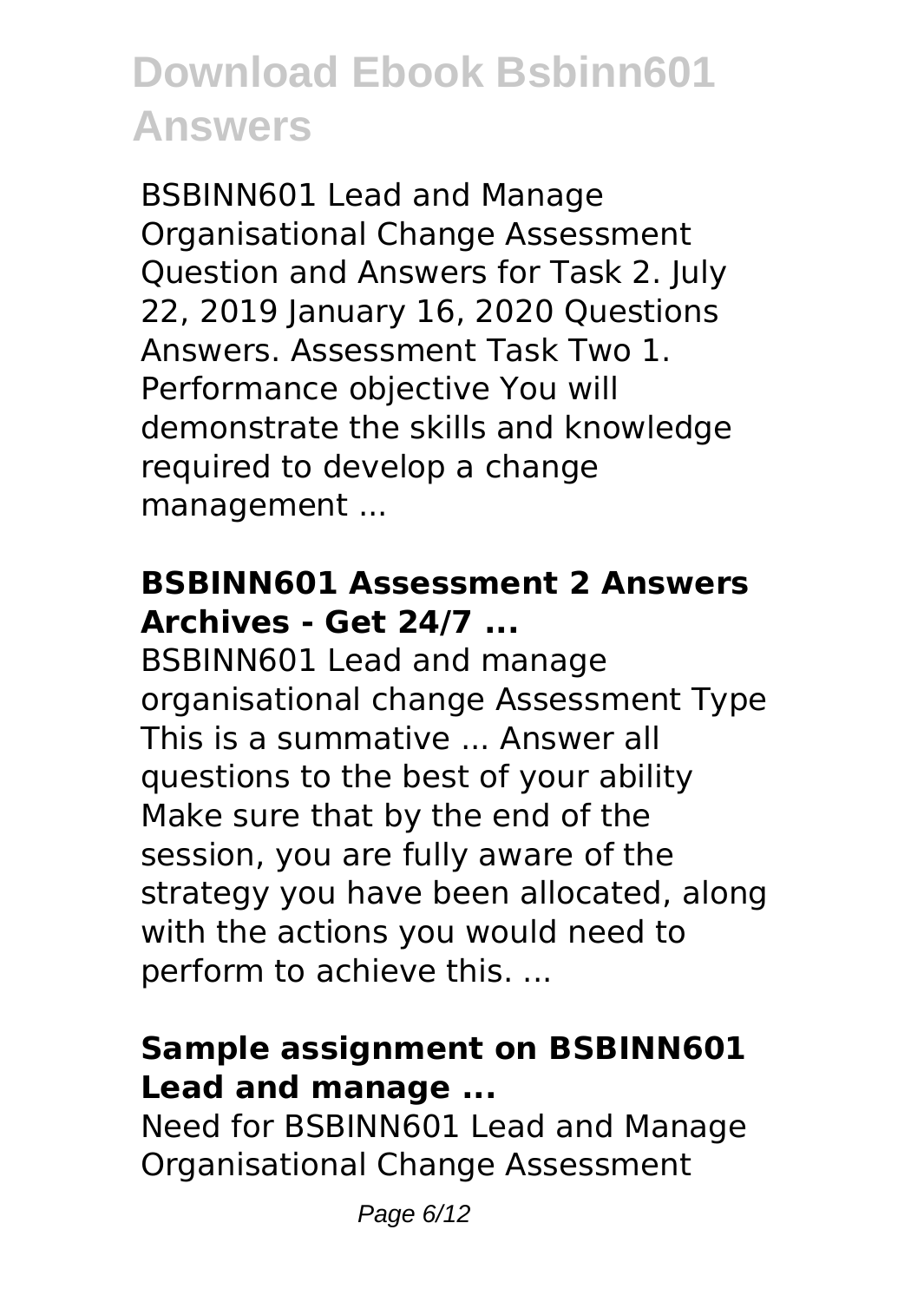Answers?Find the best answer about BSBINN601 Lead and Manage Organisational Change Assessment Task 5 with the help of top-qualified assignment experts from Assignmenthelpaus.com at affordable price. Get one stop solution of all your assessment answers.

#### **BSBINN601 Lead and Manage Assessment Task 5 Answers**

Assessment Answers BSBINN601 Lead and manage organisational change Task 1: Identify change requirements and opportunities Report – Change Requirements and Opportunities Student Name Unit Name Lead and manage organisational change Term Date Executive Summary Introduction This report will show complete analysis of various change requirements and opportunities at Fast Track Couriers.

### **Template BSBINN601 (1).docx - Assessment Answers BSBINN601 ...**

Information. Welcome to your Student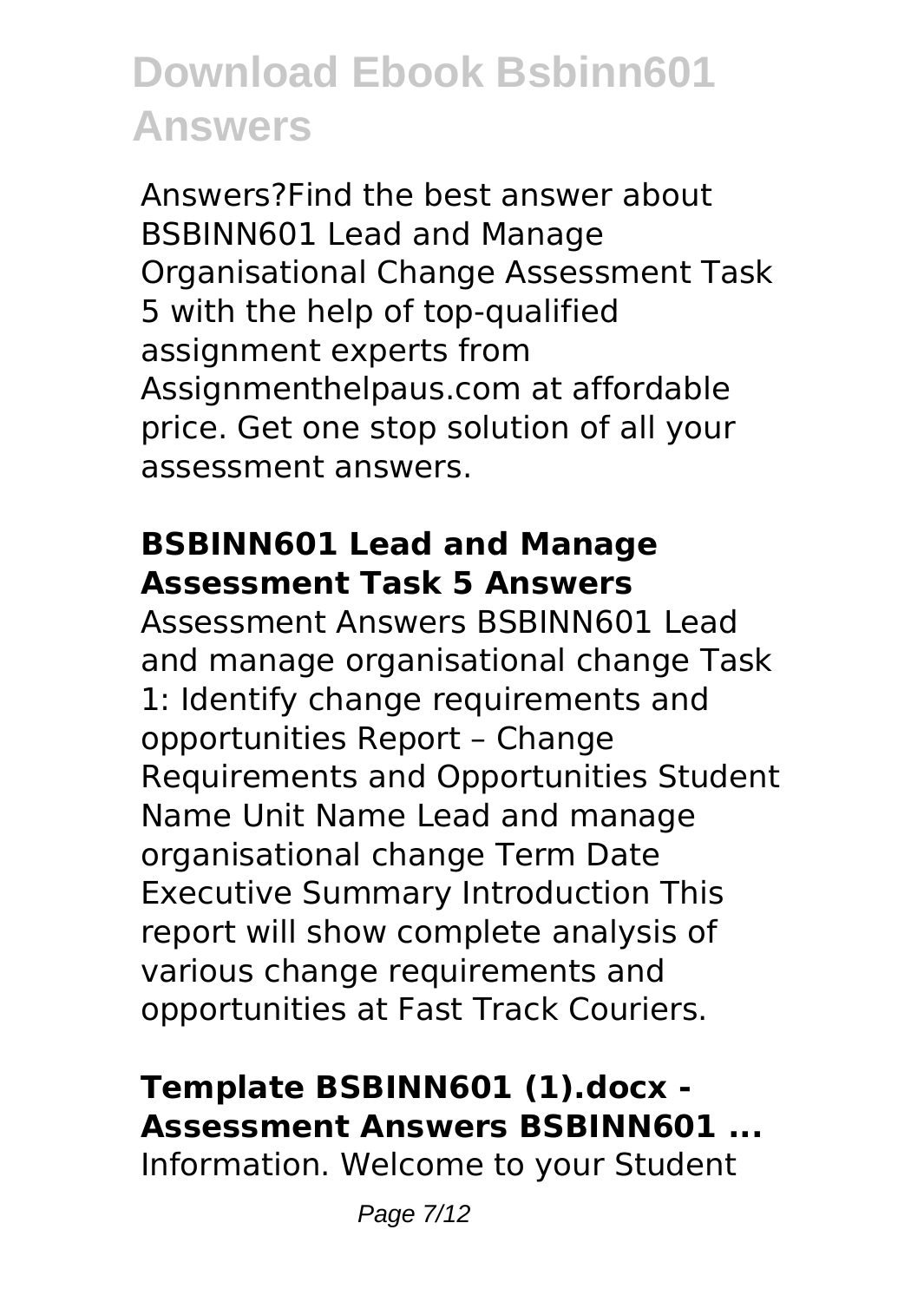Assessment Workbook for BSBINN601 Lead and Manage Organisational Change. This Student Assessment Guide will give you the opportunity to show your skills in determining strategic change requirements and opportunities; and to develop, implement and evaluate change management strategies.

### **BSBINN601 Lead and Manage Organisational Change**

BSBINN601 Lead and manage organisational change Activity 3 Assessment Description Get the best assignment help from MakeMyAssignments.com Assignment Help Australia Activity 3A Estimated Time 40 Minutes Objective To provide you with an opportunity to develop communication or education plan, in consultation with relevant groups and individuals, to promote the…

### **BSBINN601 Lead and manage organisational change Activity 3 ...**

Charlie Phillips, a student of Business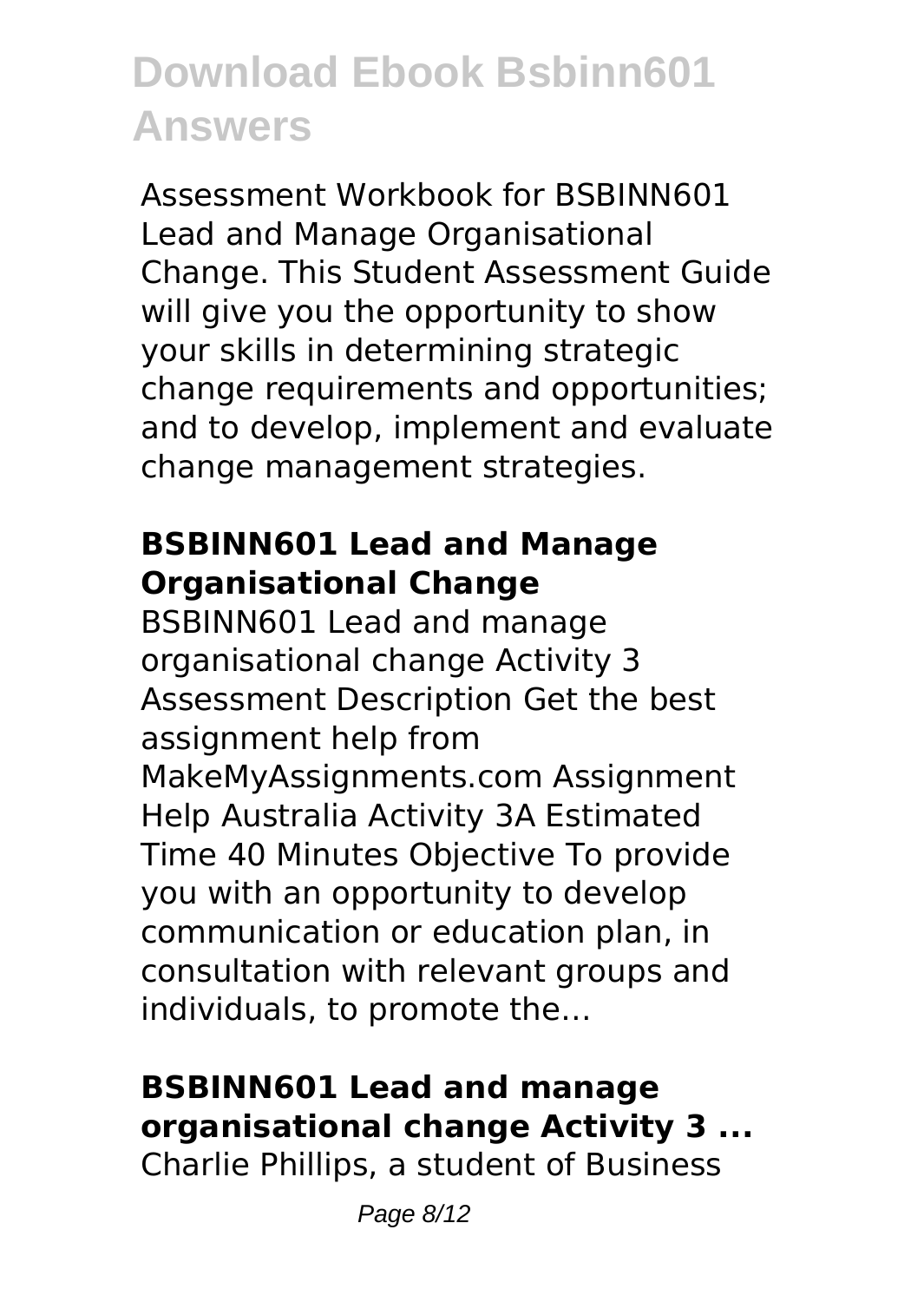Management and Economics double major is a brilliantly accomplished individual. However, he says that when he was faced with the Change Management's assessment, even he struggled a lot to find the right BSBINN601 assessment's answers.

### **BSBINN601 Lead and Manage Organisational Change Assignment**

**...**

BSBINN601 Lead and Manage organisational change is a unit that helps students in gaining a deeper insight into the strategic change requirements within an organisation. After completing this unit, students become efficient in developing, implementing and regulating a plethora of change management strategies.

### **Assignment of the Week: BSBINN601 Lead and Manage ...**

RTO PROVIDER CODE: 91151 CRICOS CODE: 02668F Course: BSB61015 Advanced Diploma of Leadership and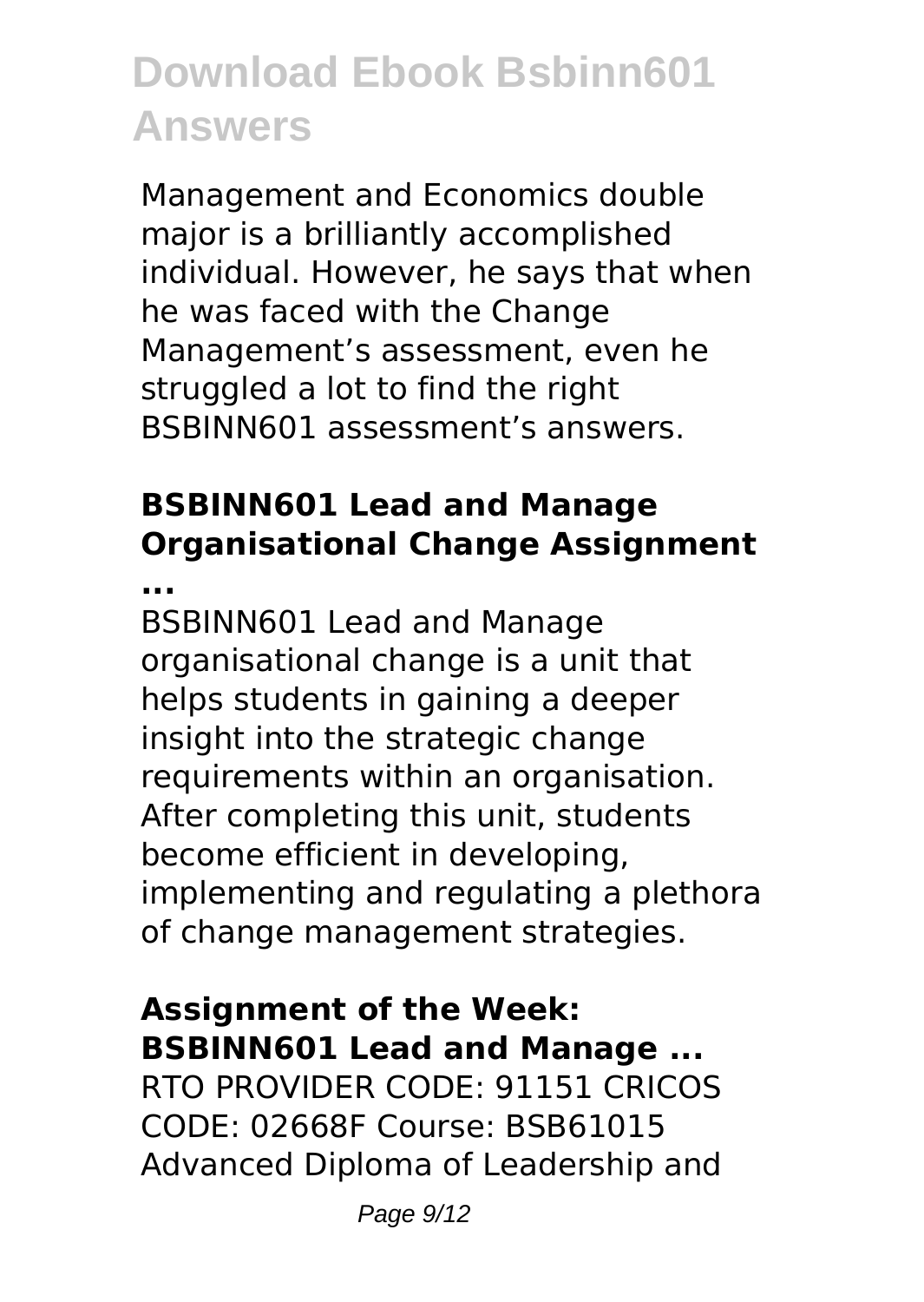Management Unit Code and Name: BSBINN601 Lead and manage organizational change Assessment item: #3- Presentation (Group work) Instructions: This task requires you to do own research to prepare the answers. Due date: Week 6 (Extension requires prior approval from your assessor) Context and Purpose ...

### **2020 Assessment 3\_BSBINN601 Lead and manage org change ...**

BSBINN601: Lead and manage organisational change: To determine strategic change needs, managers need to analyse the organisational : objectives and the corporate and competitive strategies. This information is presented in the strategic plan. The strategic plan outlines the organisation's high-

#### **BSBINN601 Lead and manage organisational change**

This final assessment is designed to assess your performance of competency for the unit BSBINN601 Lead and

Page 10/12